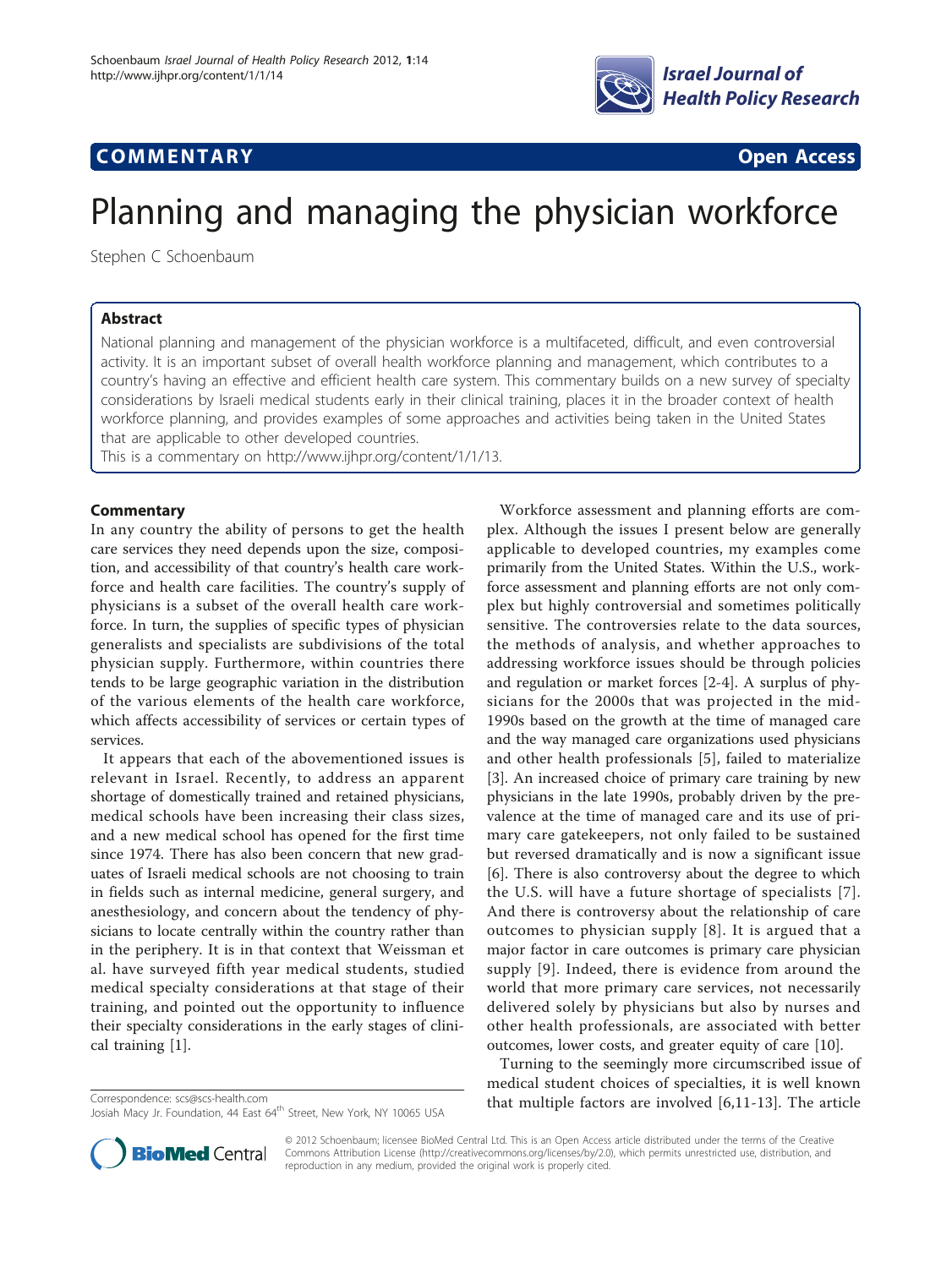by Weissman et al. [\[1](#page-2-0)] becomes important in assessing some of these factors if Israel's policy-makers believe there are problems that need addressing. If so, it is not merely an article about the considerations of current fifth year medical students but a starting point for determining whether and how those considerations might be altered to best serve the country's needs. Weissman et al. point to opportunities "to address the shortages of physicians in certain specialties", including the "design of selection processes, medical school curriculum experiences, role model exposure, career counseling services and incentives..." Each of these merits attention.

The U.S. is not known for central planning or management of its health care workforce or even its physician workforce. Indeed, like most other aspects of health care in the U.S., workforce planning and management, to the extent it occurs, has been highly fragmented. As stated by The Robert Graham Center in Washington, DC, "Unlike many Western nations, the United States does not manage or actively regulate the number, type, or geographic distribution of its physician workforce." [[11\]](#page-2-0) That said, there have been frequent national efforts to assess and make recommendations about the physician workforce. The U.S. Congress in 1986 authorized a Council on Graduate Medical Education (COGME) "... to provide an ongoing assessment of physician workforce trends, training issues, and financing policies and to recommend appropriate Federal and private-sector efforts to address identified needs." [\[14](#page-2-0)] The U.S.'s 2010 health reform legislation [[15,](#page-2-0)[16](#page-3-0)] included a provision that established a 15-person National Health Care Workforce Commission. Although persons were appointed to the Commission, it subsequently was not funded by Congress and has not become active. There is, however, an operational National Center for Health Workforce Analysis within the U.S. Department of Health and Human Service's Health Resources and Services Administration.

It is now recognized that a very large percentage of Americans have one or more chronic conditions and that management of persons with multiple chronic conditions accounts for a disproportionate share of the U. S.'s very high levels of health spending. Those conditions are managed primarily in ambulatory settings. Persons from several developed countries with those conditions report frequently having problems related to fragmented care; and they appear to benefit from having a primary care "medical home" to coordinate their care [[17\]](#page-3-0). This line of reasoning has led to several provisions within the U.S. health reform legislation designed to expand access to primary care and provision of primary care services [[18](#page-3-0)]. These include workforce training provisions such as expanded student loan programs in primary care and nursing. In addition, concern about the supply of primary care physicians in the U.S. and the degree to which graduate medical education is providing an appropriate primary care workforce has led to recent recommendations by COGME [[14\]](#page-2-0), recommendations from other groups [\[19](#page-3-0)], and a variety of efforts to address several of the factors raised by Weissman et al. [[1\]](#page-2-0) that are involved in physician choice of specialties.

A few of these efforts are worth mentioning here: First, new medical schools, both allopathic and osteopathic, have been opening in the U.S. for over a decade. In part this has been a response to the fact that for many years U.S. medical schools have not produced enough physicians to fill graduate medical training positions. Indeed, for many years, about one-quarter of all U.S. residency slots have been filled by international medical graduates (IMGs), particularly in fields such as family medicine, internal medicine, and psychiatry. Osteopathic medical school graduates have been more likely to enter primary care than are allopathic medical school graduates, and some of the new allopathic medical schools have been adopting new educational models in hopes of training physicians who have a better grounding in ambulatory care and are more likely to choose generalist fields [[20](#page-3-0)]. Role model exposure is related to the "hidden curriculum", the lessons that medical students learn from those around them and not just from the formal curriculum. It is also related to faculty development efforts [\[21](#page-3-0)], to evaluation of faculty for providing appropriate role modeling, and to professionalism. Efforts to formally integrate education about professionalism into medical education curricula are ongoing in most if not all U.S. medical schools.

As U.S. students are thinking about and deciding on their choice of medical specialty, it is known that they seriously consider their future income [\[11\]](#page-2-0). I believe that not just in the U.S., students also consider what their actual daily work will be like once they have trained. In part, that involves important lifestyle issues e.g., ability to work scheduled hours or part-time, and amount of on-call responsibility. In part, it should involve understanding the essential roles for which physicians trained in various fields will be needed. I think that for both specialists and generalists, too little attention has been paid to defining these essential roles. In the U.S. some of the roles are changing and are likely to continue to change. One possible change is the degree to which physicians, vs. other members of a team, such as highly trained technicians, will be performing some technical aspects of specialty care. Another is the degree to which delivering primary care will be the responsibility of physicians vs. other professionals, e.g., nurse practitioners, physicians' assistants. It is now recognized that in the twenty-first century, teams of health professionals will be needed to provide care, not just in settings such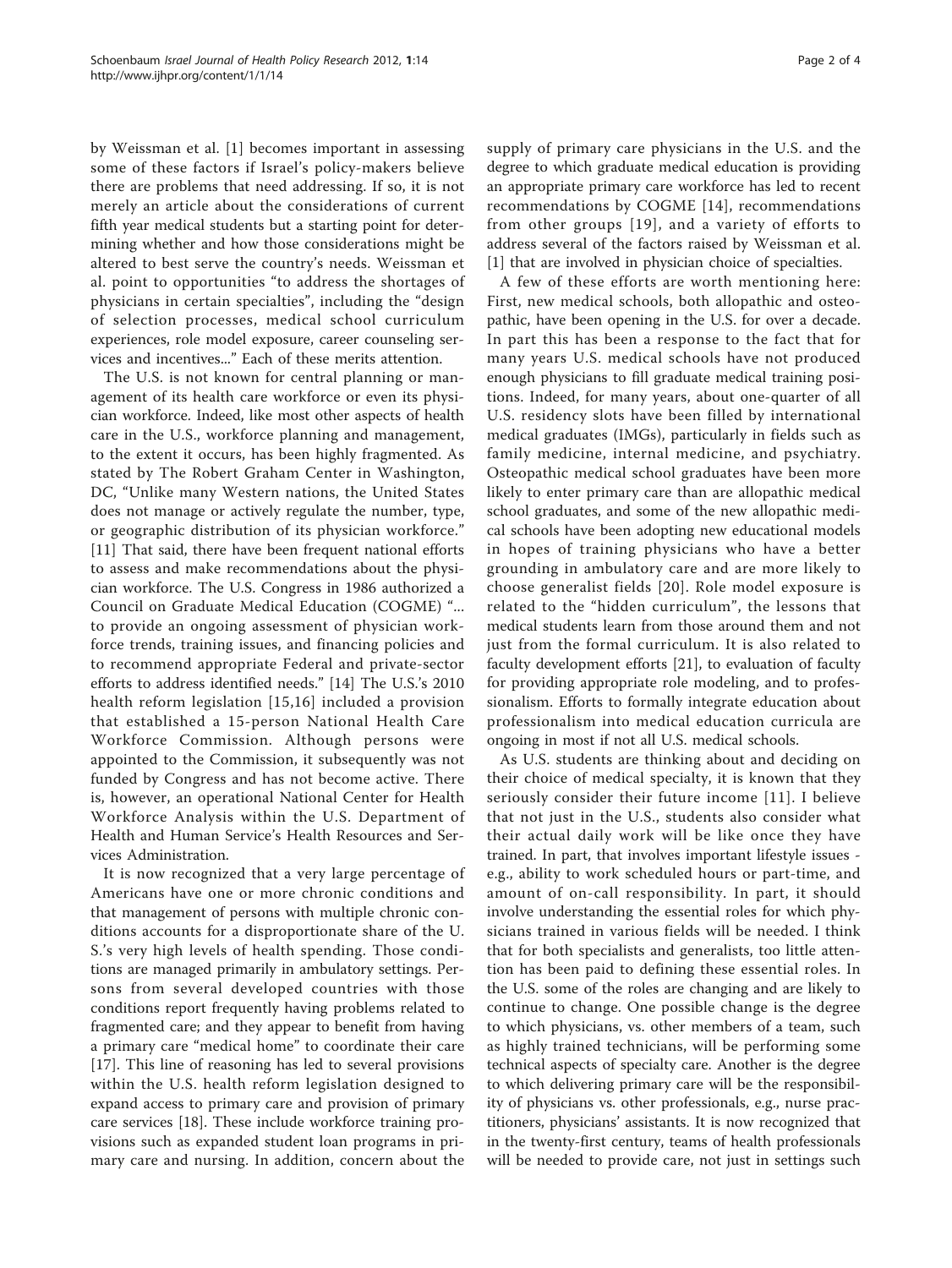<span id="page-2-0"></span>as operating rooms, but also for patients needing postacute and chronic care. Physicians and other health professionals will need to know how teams can be organized and function most effectively. They will need to know what they can best contribute to the team and what can most effectively be contributed by others.

Interestingly, Weissman et al. [1] found that only about a third of the surveyed Israeli medical students were interested in specialties with much teamwork. It is known that team care can be facilitated by interprofessional education (IPE). IPE has been defined by the World Health Organization as "... when students from two or more professions learn about, from and with each other to enable effective collaboration and improve health outcomes." [\[22\]](#page-3-0) Teamwork can also be facilitated by enabling different health professional groups "... to practice to the full extent of their education and training", a formal recommendation of the U.S. Institute of Medicine with respect to nursing [[23](#page-3-0)], which can be applied to all health professionals. Indeed just among physicians, to achieve more efficient and effective practice, it will be important for specialists and subspecialists to teach generalists knowledge and skills that need not be the exclusive domain of the more specialized physicians.

Finally, as mentioned by Weissman et al. [1], incentives can play a significant role in influencing physician choice of specialty. These can include the length of training, availability of training positions, financial rewards, and possibly others. In the U.S., at Texas Tech, there is new curriculum for students committing to a career in family medicine that enables medical school graduation in three vs. four years (post-college). U.S. health reform legislation includes some direct financial rewards for primary care practitioners, stimulates development of enhanced primary care practices or medical homes, provides bonuses for primary care physicians who practice in underserved areas, and for physicians in rural areas to be paid as much as those in urban areas [[18\]](#page-3-0).

In short, there are many ways to influence physician choice of specialty–ensuring that the physician workforce has the right composition is an important piece, but hardly the only important piece, of health workforce planning. One might wonder if there is a blueprint to guide health workforce planning so that it is done right. The answer appears to be that there is no single way to approach the task. But fortunately, there are instructive case examples of different national approaches to health workforce planning and management [[24](#page-3-0)-[26](#page-3-0)]. As with providing universal coverage for health care services [[27\]](#page-3-0), each country is likely to need to take an approach that grows from understanding the specific problems that need to be addressed and, importantly, from Page 3 of 4

national values related to workforce and healthcare. Both Israel and the U.S. need to consider these elements and then determine the structures, policies, and practices they need to implement or enhance to attain their desired goals.

#### Author's information

Stephen C. Schoenbaum, MD, MPH, is Special Advisor to the President of the Josiah Macy Jr. Foundation. From 2000 to 2010, he was Executive Vice President for Programs at The Commonwealth Fund and Executive Director of its Commission on a High Performance Health System. He has had extensive experience as a clinician, epidemiologist, and manager.

#### Competing interests

The author declares that he has no competing interests.

Received: 19 January 2012 Accepted: 12 March 2012 Published: 12 March 2012

#### **References**

- 1. Weissman C, Zisk-Rony RY, Schroeder JE, Weiss YG, Avidan A, Elchalal U, Tandeter H: Medical specialty considerations by medical students early in their clinical experience. Isr J of Health Policy Res 2012, 1:13.
- 2. Grumbach K: [Fighting hand to hand over physician workforce policy.](http://www.ncbi.nlm.nih.gov/pubmed/12224874?dopt=Abstract) Health Affairs 2002, 21:13-27.
- 3. Reinhardt UE: [Analyzing cause and effect in the U.S. physician workforce.](http://www.ncbi.nlm.nih.gov/pubmed/12224879?dopt=Abstract) Health Affairs 2002, 21:165-166.
- 4. Reinhardt UE: [Dreaming the American dream: Once more around on](http://www.ncbi.nlm.nih.gov/pubmed/12442837?dopt=Abstract) [physician workforce policy.](http://www.ncbi.nlm.nih.gov/pubmed/12442837?dopt=Abstract) Health Affairs 2002, 21:28-32.
- 5. Weiner JP: [Forecasting the effects of health reform on US physician](http://www.ncbi.nlm.nih.gov/pubmed/7912746?dopt=Abstract) [workforce requirement: Evidence from HMO staffing patterns.](http://www.ncbi.nlm.nih.gov/pubmed/7912746?dopt=Abstract) JAMA 1994, 272:222-230.
- 6. Schwartz MD, Durning S, Linzer M, Hauer KE: [Changes in medical students](http://www.ncbi.nlm.nih.gov/pubmed/21518941?dopt=Abstract)' [views of internal medicine careers from 1990 to 2007.](http://www.ncbi.nlm.nih.gov/pubmed/21518941?dopt=Abstract) Arch Intern Med 2011, 171:744-749.
- 7. Cooper RA: There'[s a shortage of specialists: is anyone listening?](http://www.ncbi.nlm.nih.gov/pubmed/12176686?dopt=Abstract) Acad Med 2002, 77:761-766.
- 8. Goodman DC, Grumbach K: [Does having more physicians lead to better](http://www.ncbi.nlm.nih.gov/pubmed/18212319?dopt=Abstract) [health system performance?](http://www.ncbi.nlm.nih.gov/pubmed/18212319?dopt=Abstract) JAMA 2008, 299:335-337.
- 9. Chang CH, Stukel TA, Flood AB, Goodman DC: [Primary care physician](http://www.ncbi.nlm.nih.gov/pubmed/21610242?dopt=Abstract) [workforce and Medicare beneficiaries](http://www.ncbi.nlm.nih.gov/pubmed/21610242?dopt=Abstract)' health outcomes. JAMA 2011, 305:2096-2104.
- 10. Starfield B, Shi L, Macinko J: [Contribution of Primary Care to Health](http://www.ncbi.nlm.nih.gov/pubmed/16202000?dopt=Abstract) [Systems and Health.](http://www.ncbi.nlm.nih.gov/pubmed/16202000?dopt=Abstract) Milbank Q 2005, 83:457-502.
- 11. The Robert Graham Center: Policy Studies in Family Medicine and Primary Care: Specialty and geographic distribution of the physician workforce: What influences medical student and resident choices? Washington DC: The Robert Graham Center; 2009 [\[http://www.graham-center.org/online/](http://www.graham-center.org/online/etc/medialib/graham/documents/publications/mongraphs-books/2009/rgcmo-specialty-geographic.Par.0001.File.tmp/Specialty-geography-compressed.pdf) [etc/medialib/graham/documents/publications/mongraphs-books/2009/](http://www.graham-center.org/online/etc/medialib/graham/documents/publications/mongraphs-books/2009/rgcmo-specialty-geographic.Par.0001.File.tmp/Specialty-geography-compressed.pdf) [rgcmo-specialty-geographic.Par.0001.File.tmp/Specialty-geography](http://www.graham-center.org/online/etc/medialib/graham/documents/publications/mongraphs-books/2009/rgcmo-specialty-geographic.Par.0001.File.tmp/Specialty-geography-compressed.pdf)[compressed.pdf\]](http://www.graham-center.org/online/etc/medialib/graham/documents/publications/mongraphs-books/2009/rgcmo-specialty-geographic.Par.0001.File.tmp/Specialty-geography-compressed.pdf).
- 12. Resneck JS Jr: The influence of controllable lifestyle on medical student specialty choice. Virtual Mentor 2006, 8:529-532.
- 13. Martini CJ, Veloski JJ, Barzansky B, Xu G, Fields SK: [Medical school and](http://www.ncbi.nlm.nih.gov/pubmed/8064981?dopt=Abstract) [student characteristics that influence choosing a generalist career.](http://www.ncbi.nlm.nih.gov/pubmed/8064981?dopt=Abstract) JAMA 1994, 272:661-668.
- 14. U.S. Department of Health and Human Services, Council on Graduate Medical Education: Twentieth report: Advancing primary care. 2010 [[http://www.hrsa.gov/advisorycommittees/bhpradvisory/cogme/Reports/](http://www.hrsa.gov/advisorycommittees/bhpradvisory/cogme/Reports/twentiethreport.pdf) [twentiethreport.pdf\]](http://www.hrsa.gov/advisorycommittees/bhpradvisory/cogme/Reports/twentiethreport.pdf).
- 15. One Hundred Eleventh Congress of the United States of America: The Patient Protection and Affordable Care Act. Washington DC: 2010 [[http://](http://www.ncsl.org/documents/health/ppaca-consolidated.pdf) [www.ncsl.org/documents/health/ppaca-consolidated.pdf](http://www.ncsl.org/documents/health/ppaca-consolidated.pdf)].